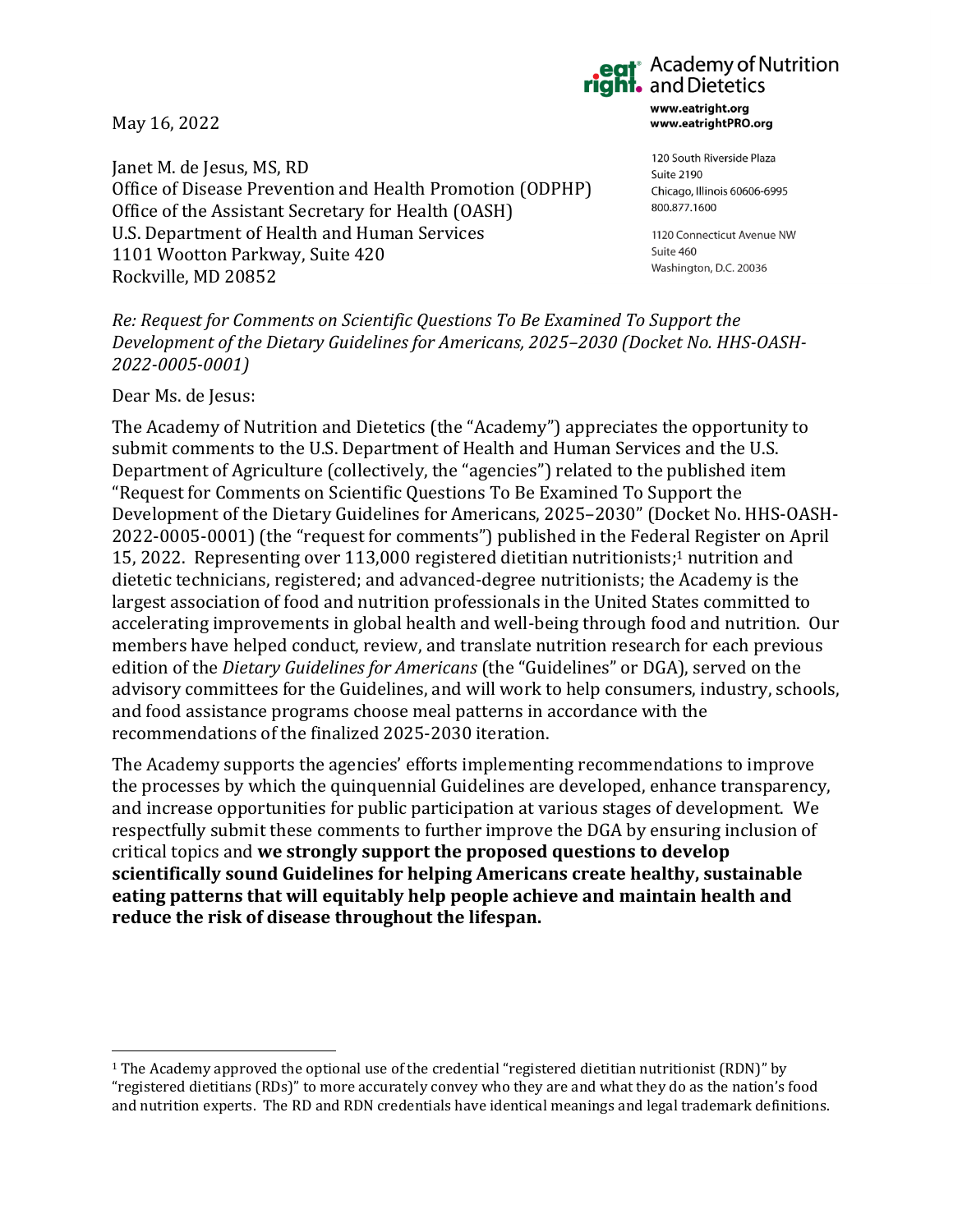#### **A. Emphasis on Weight Loss and Weight Maintenance**

The DGAs for 35 years have provided life-saving advice to consumers seeking to reduce their risk of diet-related disease. This advice has never been more critical. Two out of three American adults<sup>2</sup> and one out of three children<sup>3</sup> are overweight or have obesity. Nearly half of adults have diabetes or prediabetes,<sup>4</sup> and roughly half of adults have high blood pressure,<sup>5</sup> a major risk factor for heart disease and stroke. Furthermore, 13 cancers, including breast, colorectal, esophageal, renal, and uterine, are linked to overweight or obesity.<sup>6</sup> **The Academy thus strongly supports and appreciates the significance of the agencies' intention to include the relationship between diet and risk of overweight and obesity with a new emphasis on weight loss and weight maintenance.**

*1)* Scientific Report Findings

The 2020 Scientific Report explicitly detailed the obesity epidemic in America and its associated comorbidities:

> "As was true for the 2010 and 2015 Committees, the 2020 Committee's work took place against a backdrop of several significant nutrition-related issues in the United States.

- "More than 70 percent of Americans have overweight or obesity, and the prevalence of severe obesity has increased over the past 2 decades. The increasing prevalence of overweight and obesity at young ages is of particular concern because of their effects on the current health of the child as well as the risks of persistent overweight or obesity into adulthood.
- "The high rates of overweight and obesity are an important public health problem in and of themselves, and they are a driver for prevalent dietrelated chronic diseases, such as cardiovascular

<sup>2</sup> Fryar CD, Carroll MD, Ogden CL. Prevalence of overweight, obesity, and extreme obesity among adults aged 20 and over. *National Center for Health Statistics*. 2016 July. Available

athttps://www.cdc.gov/nchs/data/hestat/obesity\_adult\_13\_14/obesity\_adult\_13\_14.htm.

<sup>3</sup> Fryar CD, Carroll MD, Ogden. Prevalence of overweight and obesity among children and adolescents aged 2– 19: United States, 1963–1965 through 2013–2014. *National Center for Health Statistics.* 2016 July. Available a[t https://www.cdc.gov/nchs/data/hestat/obesity\\_child\\_13\\_14/obesity\\_child\\_13\\_14.htm.](https://www.cdc.gov/nchs/data/hestat/obesity_child_13_14/obesity_child_13_14.htm)

<sup>4</sup> Centers for Disease Control and Prevention. A Snapshot: Diabetes in the United States. 2017 November. Available a[t https://www.cdc.gov/diabetes/library/socialMedia/infographics.html.](https://www.cdc.gov/diabetes/library/socialMedia/infographics.html)

<sup>5</sup> Whelton PK, Carey RM, Aronow WS, et al. 2017

ACC/AHA/AAPA/ABC/ACPM/AGS/APhA/ASH/ASPC/NMA/PCNA Guideline for the Prevention, Detection, Evaluation, and Management of High Blood Pressure in Adults: A Report of the American College of Cardiology/American Heart Association Task Force on Clinical Practice Guidelines. [J Am Coll Cardiol.](https://www.ncbi.nlm.nih.gov/pubmed/29146535) 2017 Nov 7. pii: S0735-1097(17)41519-1. doi: 10.1016/j.jacc.2017.11.006.

<sup>6</sup> Centers for Disease Control and Prevention. Cancers associated with overweight and obesity make up 40 percent of cancers diagnosed in the United States. 2017 October. Available at [https://www.cdc.gov/media/releases/2017/p1003-vs-cancer-obesity.html.](https://www.cdc.gov/media/releases/2017/p1003-vs-cancer-obesity.html)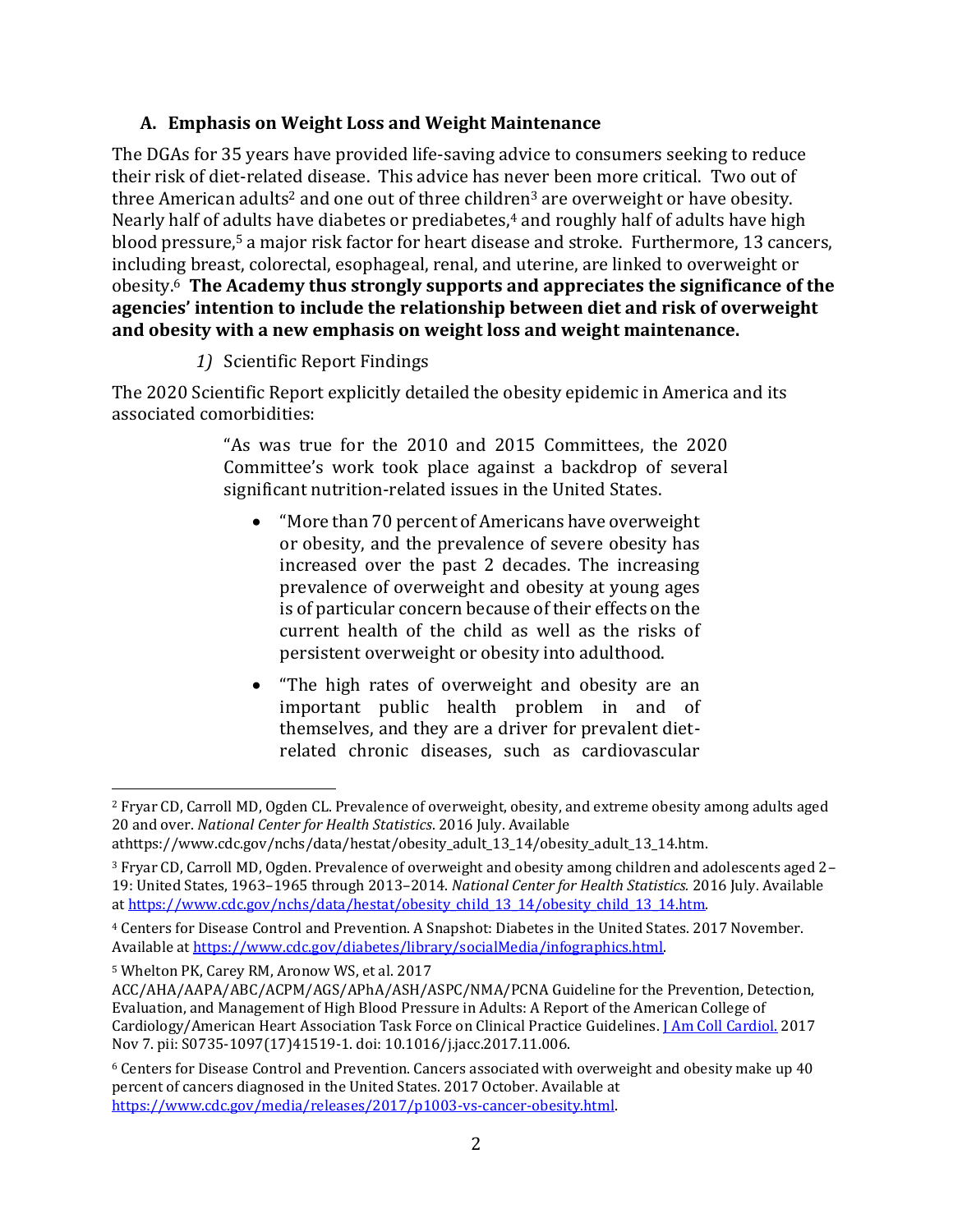disease (CVD), type 2 diabetes, and some types of cancer. At present, 6 in 10 Americans have a chronic condition and 4 in 10 Americans have 2 or more chronic conditions. Various factors contribute to the prevalence of these chronic diseases. Prominent among these are unhealthy dietary patterns and a lack of physical activity."<sup>7</sup>

"Excess adiposity is driving an increase in other chronic diseases considered by the 2020 Committee. *To address this public health epidemic, reducing the incidence and prevalence of overweight and obesity is critical at every stage of life to preserve ideal health.* Dietary patterns that focus on nutrient-dense foods to prevent excessive weight gain starting in pregnancy, continuing through infancy and childhood, adolescence, and adulthood are of high public health relevance."<sup>8</sup>

*2) Weight Bias, Stigma, and the Importance of People-First Language*

The Academy encourages the agencies to be cognizant of the harmful effects of weight bias and weight stigma on individuals with higher body weight and strategies and strive to minimize and address it where possible professionally, personally, and in the development of the Guidelines. With its critical emphasis on on dietary patterns for weight loss and weight maintenance, the Guidelines' are uniquely positioned to be a positive force in shifting false, negative perceptions about obesity and overweight. In fact, by making a simple yet critical shift in writing to use "people first language" <sup>9</sup> and encouraging others to do the same, the Guidelines can help catalyze a movement and lessen weight bias and stigma that makes it more difficult for individuals with obesity and overweight to adopt the very recommendations comprising the Guidelines*.*

As The Obesity Society has written:

Bias and discrimination against people with obesity is well documented. Research has demonstrated substantial impact on

<sup>7</sup> Scientific Report at 13.

<sup>8</sup> Scientific Report at 515 (emphasis added).

<sup>9</sup> People‐First Language for Obesity. The Obesity Society website. Accessed May 15, 2022. Available at [https://www.obesity.org/download/2691/.](https://www.obesity.org/download/2691/) (People‐first language has been widely adopted for most chronic diseases and disabilities, but not obesity. It has become the accepted norm in addressing people with mental and physical disabilities. The rules of APA Style calls for language in all publications to "put people first, not their disability" andto "not label people by their disability." Likewise, the AMA Manual of Style requires authors to:

<sup>&</sup>quot;Avoid labeling (and thus equating) people with their disabilities or diseases (e.g., the blind,

schizophrenics, epileptics). Instead put the person first. Avoid describing person as victims or

with other emotional terms that suggest helplessness (afflicted with, suffering from, stricken

with, maimed). Avoid euphemistic descriptions such as physically challenged or special.") (internal citations omitted.)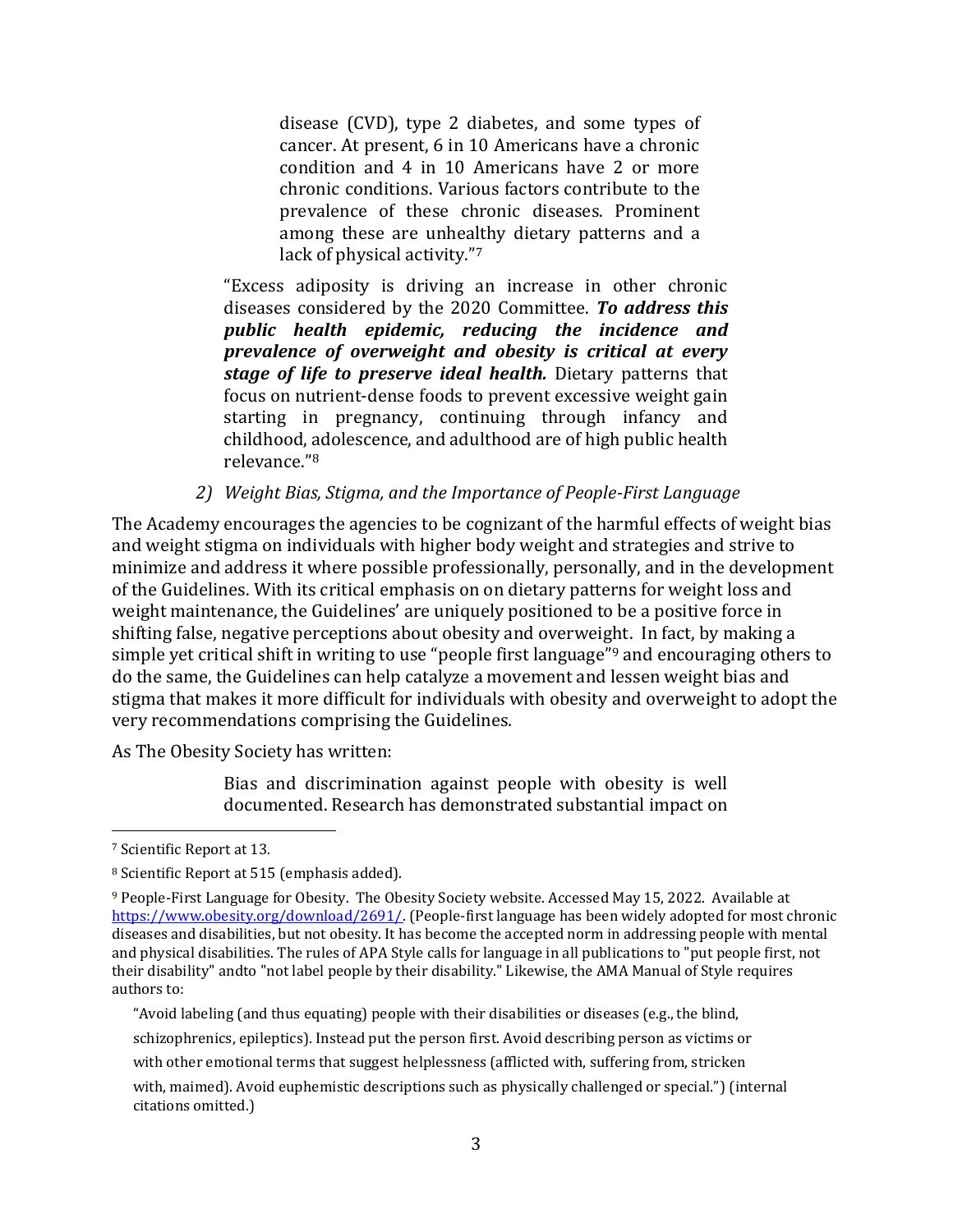personal relationships, educational attainment, professional achievement, and healthcare delivery. Further, studies have shown that a description of a person as "obese" is sufficient to cause discrimination in the absence of any meeting with the person in question. Describing individuals as obese as opposed to having obesity could have negative impact on how people view them.

Referring to individuals as 'obese' has been shown to influence how individuals feel about their condition and how likely they are to seek medical care. In a study conducted by Puhl (2012) and colleagues, people preferred that health providers use the terms 'weight,' 'unhealthy weight,' and 'weight problem' and reported these terms to be more motivating for weight loss and less stigmatizing than being referred to 'fat,' 'obese,' and 'extremely obese.' When asked how they would react if they felt a doctor had stigmatized them about their weight, 19% reported they would avoid future medical appointments, and 21% would seek a new doctor (Puhl, 2012).

Labeling individuals as obese creates negative feelings toward individuals with obesity, perpetuates weight bias, and must be avoided. Health care providers who use respectful communication with their patients, such as people‐first language, create positive, productive discussions about weight and health. We call upon authors and editors of scholarly research, scientific writing, and publications about obesity to use the same rules that are the norm for referring to individuals with other disabilities, diseases, and health conditions: the use of people‐first language.<sup>10</sup>

### **B. Reviewing through a Health Equity Lens**

The Academy strongly supports the agencies' proposal that "[a]ll scientific questions will be reviewed with a health equity lens to ensure that resulting guidance in the Dietary Guidelines is relevant to people with diverse racial, ethnic, socioeconomic, and cultural backgrounds." It is important to identify research gaps and indicate when recommendations are not well studied across populations and based on a predominately white population.

### *1) Food Insecurity*

It is the position of the Academy of Nutrition and Dietetics that systematic and sustained action is needed to achieve food and nutrition security in the United States. To achieve food

<sup>10</sup> People-First Language for Obesity. The Obesity Society website. Accessed May 15, 2022. Available at [https://www.obesity.org/download/2691/.](https://www.obesity.org/download/2691/)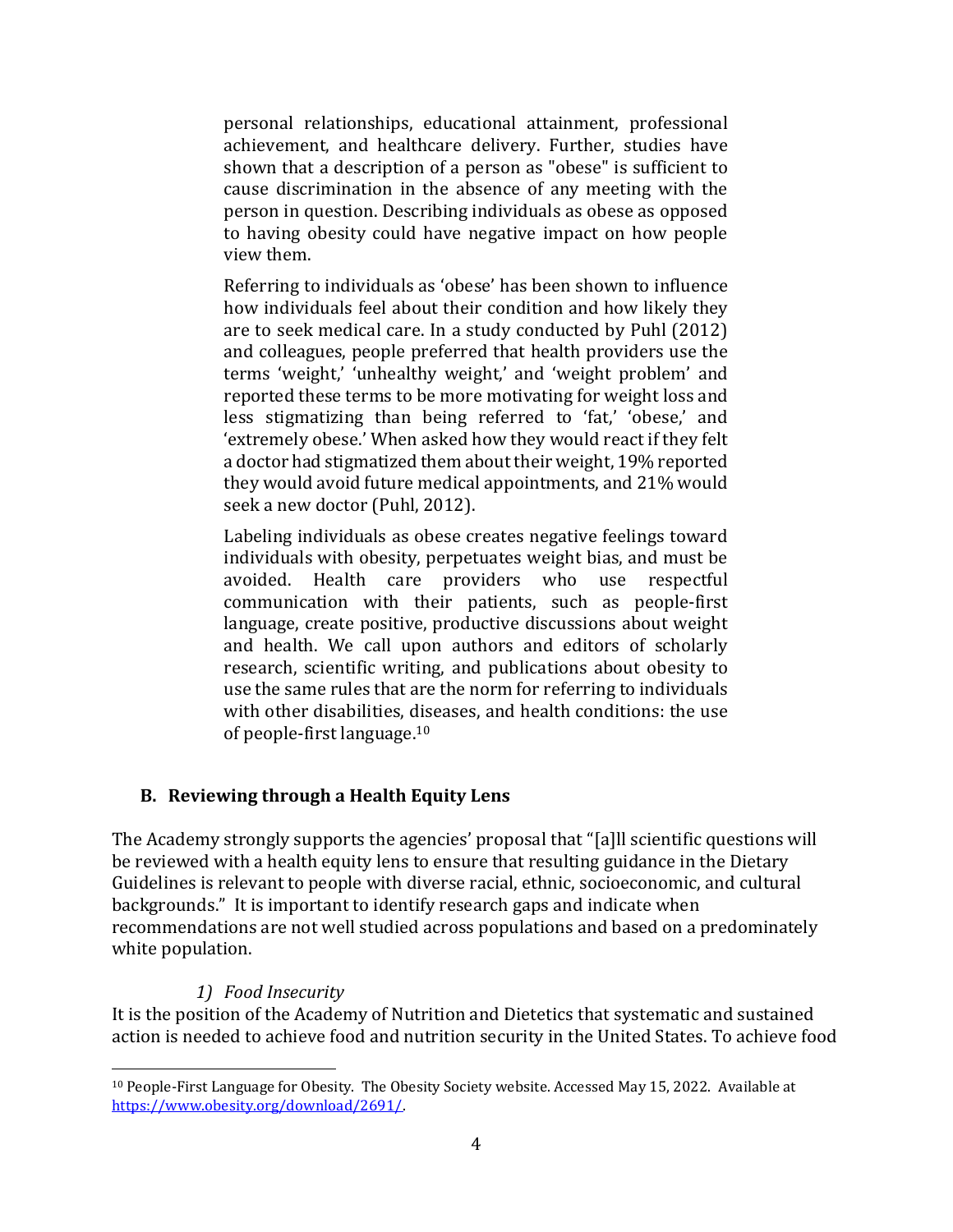security, effective interventions are needed, along with adequate funding for and increased utilization of, food and nutrition assistance programs; inclusion of nutrition education in such programs; strategies to support individual and household economic stability; and research to measure impact on food insecurity- and health-related outcomes.<sup>11</sup> The Academy has found "individuals residing in food-insecure households often follow dietary patterns that are inadequate in specific foods and nutrients. These nutritional inadequacies may contribute to malnutrition and increased risk of poor health, chronic disease, and other outcomes."<sup>12</sup> Moreover, it is likely that the COVID-19 pandemic will precipitate an even more substantial impact of food insecurity on dietary patterns and quality of the diet. We note the pandemic has severe effects and there is an ongoing current infant formula shortage that highlight the importance of first 1000 days and impact on nutrient needs of this group.

As the 2020-2025 Committee noted, food insecurity is pervasive, with "food insecurity and lack of access to affordable healthy food affect more than 37 million people, including 6 million children."<sup>13</sup> Recognizing "[r]ace and ethnicity and income also were associated with differential intakes of food groups, nutrients, and food components,"<sup>14</sup> including a "higher prevalence of inadequate intakes…observed among Americans living in low income (350 percent of the poverty level, especially for calcium, magnesium, phosphorous, and vitamins A and C. Americans living in low income (350 percent of the poverty level),"<sup>15</sup> **the Academy believes it is essential for the agencies to both make clear this association between food insecurity and inadequate intakes in the final Guidelines and develop and fund new strategies for ameliorating it.** Although "[t]he 2015 Committee described a need to understand how food security shapes dietary intakes[, the Scientific Report made clear d]ata on dietary patterns and intakes of nutrients and food components by food security status were not available to this [2020] Committee."<sup>16</sup> **We believe the proposed scientific questions are a significant component of the 2020-2025 DGAC's recommended "[f]uture work to understand how overall income and food security status interact to predict dietary intakes and the resulting diet quality is needed." 17**

The DGAC should consider as a new topic the relationship between food insecurity and a) dietary intake; b) pregnancy outcomes (e.g., pregnancy weight gain); and c) breastfeeding initiation and duration. Of particular concern is the risk for food-insecure mothers who

<sup>11</sup> Holben DH, Marshall MB. Position of the Academy of Nutrition and Dietetics: Food Insecurity in the United States. *J Acad Nutr Diet*. 2017;117(12):1991-2002.

<sup>12</sup> *Ibid.,* citing Hanson KL, Connor LM. Food insecurity and dietary quality in US adults and children: A systematic review. *Am J Clin Nutr*. 2014;100(2):684-692; and Dixon LB, Winkleby MA, Radimer KL. Dietary intakes and serum nutrients differ between adults from food-insufficient and food-sufficient families: Third National Health and Nutrition Examination Survey 1988-1994. *J Nutr*. 2001;131(4):1232-1246.

<sup>13</sup> Scientific Report at 26.

<sup>14</sup> Scientific Report at 179.

<sup>15</sup> Scientific Report at 169.

<sup>16</sup> Scientific Report at 179.

<sup>17</sup> Scientific Report at 179.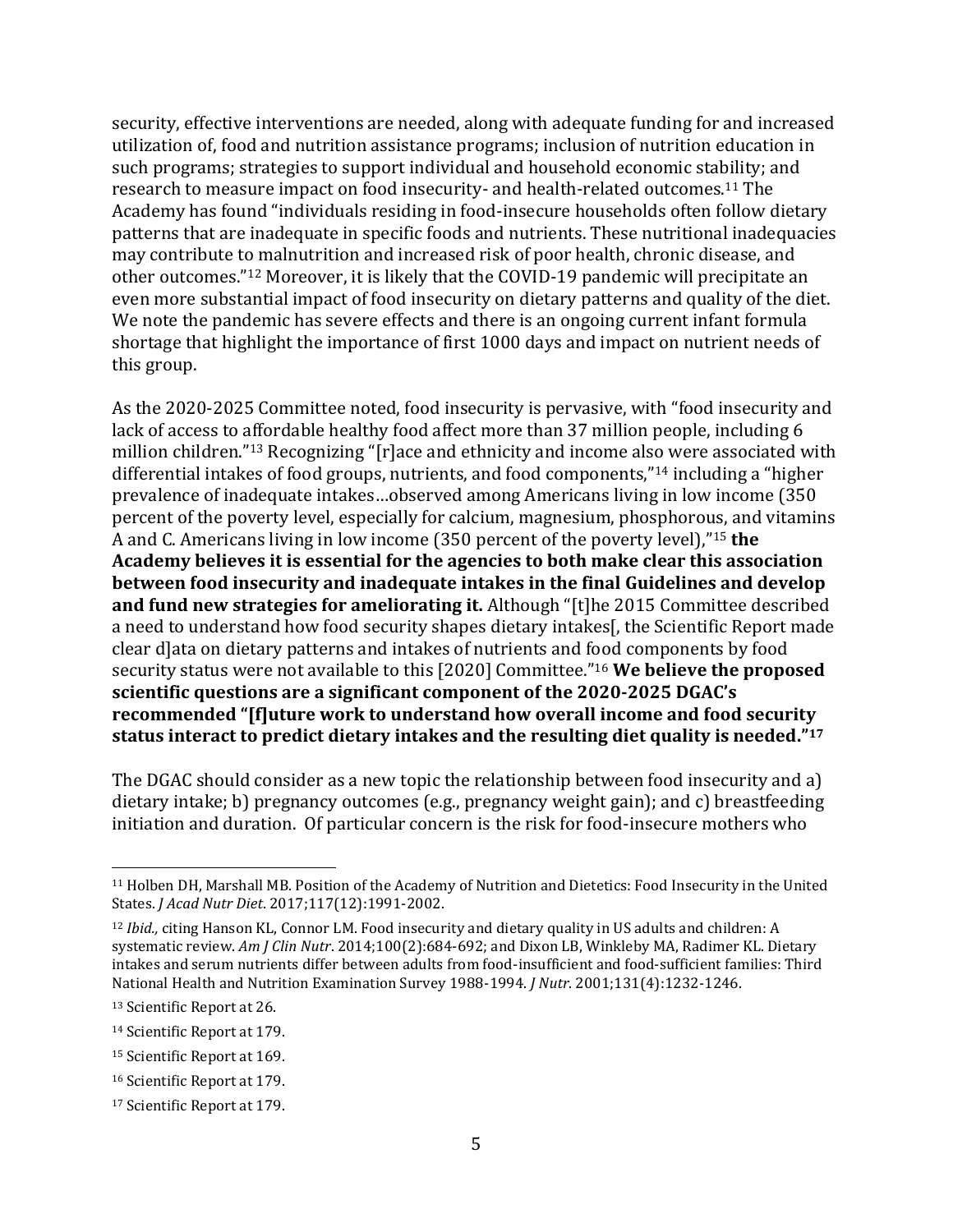enter pregnancy with insufficient iron stores and with low-folate diets. Poor iron and folate status are linked to preterm births and fetal growth retardation, respectively.18,19 Prematurity and intrauterine growth retardation are critical indicators of medical and developmental risks that affect not only children's short-term well-being, but also extend into adulthood.<sup>20</sup>

Children born to mothers who were food-insecure during pregnancy may also be at increased risk of birth defects.<sup>21</sup> Finally, research suggests that women who were marginally food insecure and had restricted their eating in an unhealthy way prior to becoming pregnant are more likely to gain excessive weight during pregnancy, which puts the mother at risk for gestational diabetes and obesity postpartum, and can predispose the baby to chronic disease through prenatal nutritional programming.<sup>22</sup>

#### *2) Disabilities*

In addition, viewing the DGA process through a health equity lens suggests the need to consider including or adapting certain scientific questions with specific relevance to the needs and concerns of individuals who are differently abled. Individuals with developmental disabilities have chronic disease rates almost double the population. For example, the extent to which recommended dietary patterns or feeding behaviors either accommodate or impair the needs of individuals with vision impairment, swallowing issues, or the loss of one or more limbs. The Academy respectfully suggests that special consideration of the Guidelines with respect to this particular population group is consistent with statutory requirements for the Guidelines to provide recommendations for the "general public."

*3) Potential Impacts of Genetic Variations among Diverse Populations* The Academy encourages the agencies to consider the extent to which scientific evidence may support racial predisposition to diseases, *e.g.*, Hispanics may have a higher risk of obesity and type 2 Diabetes Mellitus due to genetics variations in IRS-1 (insulin receptor) and may be susceptible to have elevated LDL due to mutations to LDL receptor, thereby predisposing them to cardiovascular disease and other concerns. The NIH just showcased heterogeneity of obesity and examined transition to metabolically harmful obesity for these populations. We also recommend considering issues of stunting among children and adolescents with specific consideration to the findings potentially showing Hispanic and Latino children experience increases in weight with slower growth in height. Finally, we encourage considering variations in the risk of NASH among children in at-risk populations and differing ethnic and racial demographics.

<sup>18</sup> Scholl TO, Johnson WG. Folic acid: influence on the outcome of pregnancy. *American Journal of Clinical Nutrition.* 2000;71 Suppl 5, 1295S–1303S.

<sup>19</sup> Haider, *op. cit.*

<sup>20</sup> Abu-Saad K, Fraser D. Maternal nutrition and birth outcomes. *Epidemiological Reviews.* 2010;32(1):5–25.

<sup>21</sup> Carmichael SL, Yang W, Herring A, Abrams B, Shaw GM. Maternal food insecurity is associated with increased risk of certain birth defects. *Journal of Nutrition*. 2007; 137(9): 2087-2092.

<sup>22</sup> Laraia B, Epel E, Siega-Riz AM. Food insecurity with past experience of restrained eating is a recipe for increased gestational weight gain. *Appetite*. 2013;65, 178-184.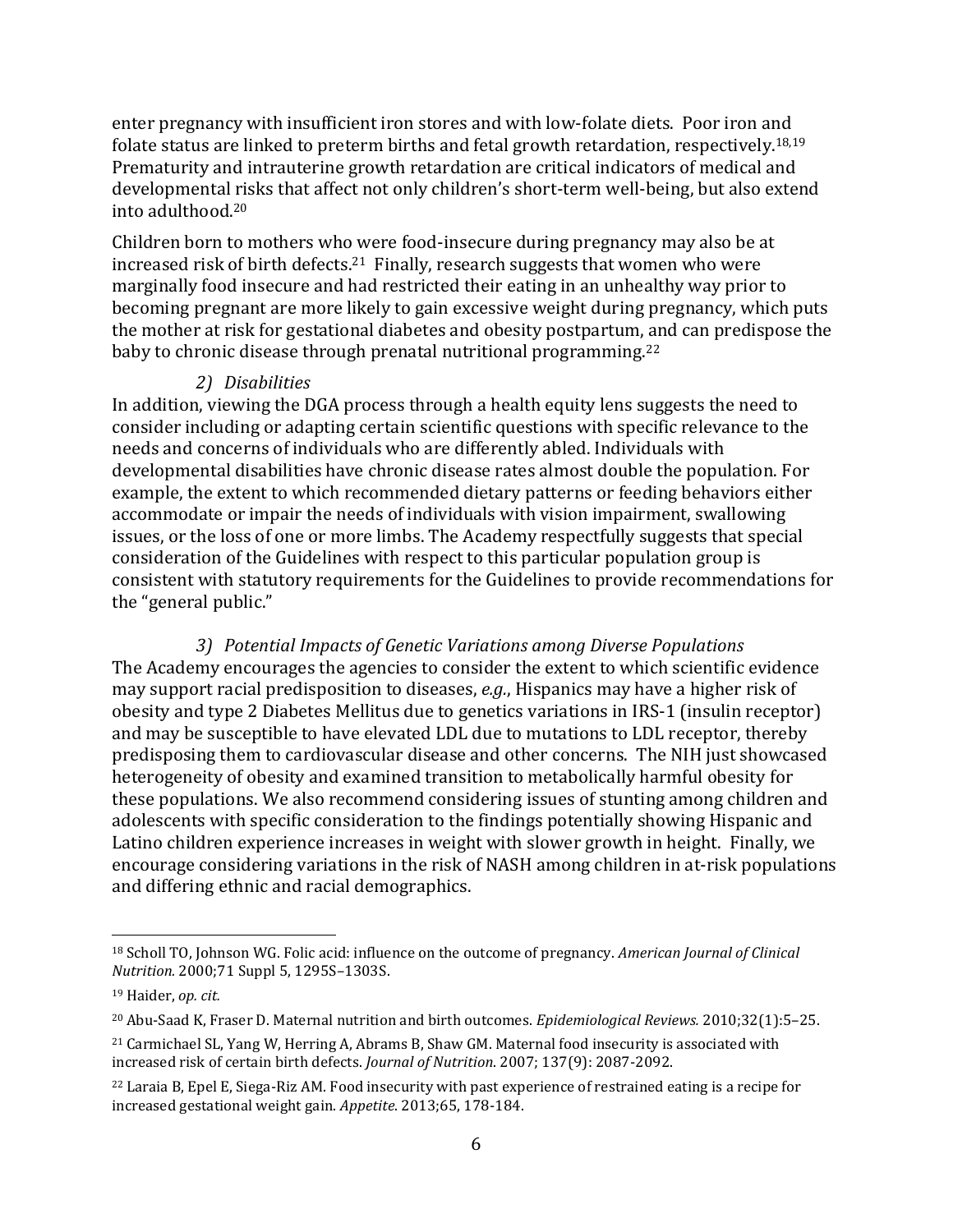# **C. Additional Topics to Be Considered Separately**

The agencies noted there were two topics not on the list of scientific questions "to be examined by the 2025 Dietary Guidelines Advisory Committee that will be addressed in separate processes:" sustainability and alcoholic beverages. In doing so, it is imperative that the 2025-2030 DGA encompass *all* of the federal government's evidence-based recommendations on dietary practices for optimal nutrition—"including new scientific evidence and current resource documents."<sup>23</sup>

We recognize the agencies are firmly committed to ensuring this happens by structuring these separate sustainability and alcohol processes with sufficient time and resources to assure they are completed bin advance of the drafting of the Guidelines. If these key topics are not complete and published before the final stage of the Guideline process, it is unclear how they would be addressed in the 2025 DGA or at all, leaving significant gaps and resulting in incomplete evidence-based federal guidance for food and nutrition. The Academy believes it is important to clarify the timing of the processes and seeks to confirm that the separate sustainability process will result in the inclusion of information about sustainable diets in the 2025 DGAs (as opposed to being relegated to being the subject of a separate, stand-alone guidance resource).

The Academy underscores that it is *imperative* that these processes are exceedingly transparent and "exemplify the highest level of scientific integrity, public accountability, and social responsibility in the conduct of science," consistent with the standards set by our National Institutes of Health.<sup>24</sup>

For the other topics addressed in existing evidence-based federal guidance or in ERS and NIFA studies but not addressed by the Committee, we believe the findings must be included as appropriate in the Guidelines if it they help guide individual consumers or institutional policies towards healthier diets or ensure federal policies align with relevant science.

### *1) Sustainability*

We cannot again fail to do what the community of nations and the American public demand; we must ensure the Dietary Guidelines provide recommendations related to the existential cross-cutting issues of nutrition and climate change. One cannot separate recommendations for the food we eat from the reality of current and future food supply; they are The Academy strongly supports efforts to create a sustainable overall food system and urges the agencies to ensure the 2025-2030 Guidelines include guidance developed after "evaluating sustainability of recommended dietary patterns, addressing the social and economic aspects of access to foods that are components of healthy dietary patterns, and considering systemic changes to encourage behavior change consistent with the

<sup>&</sup>lt;sup>23</sup> United States Department of Agriculture. Charter for the 2020 Dietary Guidelines Advisory Committee. [https://www.dietaryguidelines.gov/sites/default/files/2019-](https://www.dietaryguidelines.gov/sites/default/files/2019-03/DietaryGuidelinesAdvisoryCommitteeCharter-10-05-18.pdf) [03/DietaryGuidelinesAdvisoryCommitteeCharter-10-05-18.pdf.](https://www.dietaryguidelines.gov/sites/default/files/2019-03/DietaryGuidelinesAdvisoryCommitteeCharter-10-05-18.pdf) Accessed July 6, 2019.

<sup>&</sup>lt;sup>24</sup> Missions and Goals. National Institutes of Health website. (July 17, 2017.) Accessed May 16, 2022. Available a[t https://www.nih.gov/about-nih/what-we-do/mission-goals.](https://www.nih.gov/about-nih/what-we-do/mission-goals)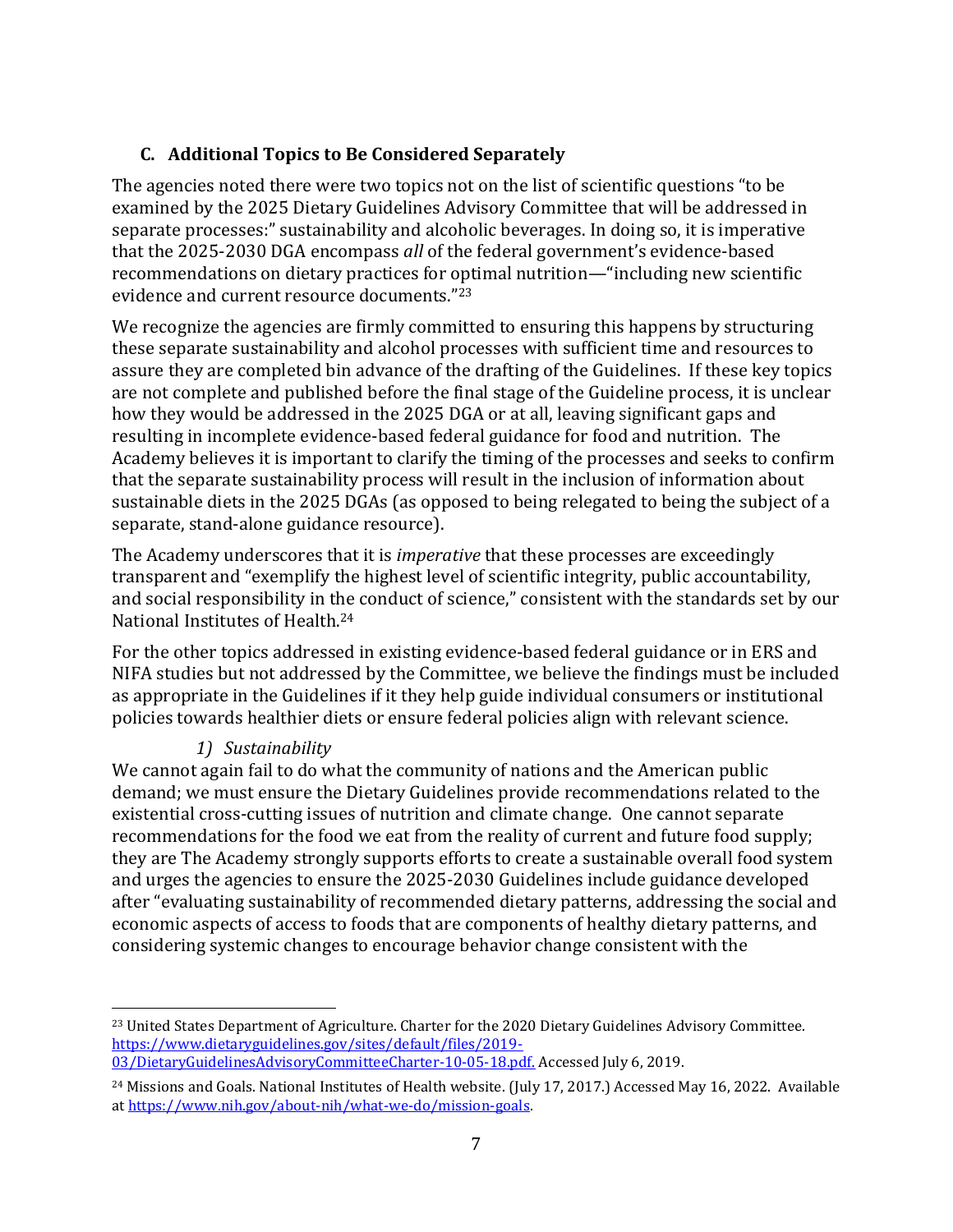guidelines."<sup>25</sup> As the Scientific Committee wisely noted, "[t]hese comments point to areas that are important for USDA and HHS to address through appropriate mechanisms, and their consideration may provide useful approaches for implementing the recommendations in the *Dietary Guidelines for Americans*."<sup>26</sup>

We strongly encourage and fully expect that the agencies will utilize the work of the Dietary Guidelines Advisory Committees and its specific comments in the separate process for sustainability proposed in the published document with the proposed scientific questions. Below, we outline areas of support with the Committee's findings for the agencies' work on the forthcoming sustainability process.

(a) Cross-Disciplinary Standards of Evidence and Systems Thinking The Academy supports the Committee's recommendation to "[s]upport efforts to consider the Dietary Guidelines in relation to sustainability of the food system."<sup>27</sup> We request that the Committee continue to emphasize the importance of sustainable food systems in the development, framing and implementation of the Guidelines. Looking ahead to future iterations of the Guidelines, we encourage the agencies to embrace cross-disciplinary standards of evidence so they are equipped to incorporate a wider range of innovative research in this area.

Dietary intake does not exist in isolation from broader food systems issues. Populationwide improvements in diet quality will require multiple approaches and inter-agency coordination. Developing food systems in which dietary guidance aligns with the reality of food production may require not only promoting consumer demand for nutritious foods and closing gaps through food waste reduction efforts,<sup>28 29</sup> but it may also require expertise available only from well-designed inter-agency coordination to develop policies that facilitate the production of nutritious foods — for example, policies that reduce risk for specialty crop growers. The relationships between diet quality, consumer demand, food supply, and other factors within the food system are complex, and it is challenging to identify feasible and effective levers of change to support improved diet quality at the population level. For this reason, we support the systems thinking approach outlined by the National Academies of Sciences, Engineering, and Medicine,<sup>30 31</sup> and we encourage the

<sup>25</sup> Scientific Report at 5.

<sup>26</sup> Scientific Report at 5.

<sup>27</sup> *Id*. at 771.

<sup>28</sup> Buzby JC, Wells HF, Hyman J. The Estimated Amount, Value, and Calories of Postharvest Food Losses at the Retail and Consumer Levels in the United States. U.S. Department of Agriculture, Economic Research Service. *Economic Information Bullentin Number 121*. February 2014.

<sup>29</sup> Spiker ML, Hiza HAB, Siddiqi SM, Neff RA. Wasted Food, Wasted Nutrients: Nutrient Loss from Wasted Food in the United States and Comparison to Gaps in Dietary Intake. *J Acad Nutr Diet*. 2017;117(7):1031-1040.e22.

<sup>30</sup> Institute of Medicine and National Research Council. A Framework for Assessing Effects of the Food System. Washington, DC: The National Academies Press. 2015. https://doi.org/10.17226/18846.

<sup>31</sup> National Academies of Sciences Engineering and Medicine, Health, et al. In: *Sustainable Diets, Food, and Nutrition: Proceedings of a Workshop—in Brief.* Washington (DC): National Academies Press (US) Copyright 2018 by the National Academy of Sciences. All rights reserved.; 2018.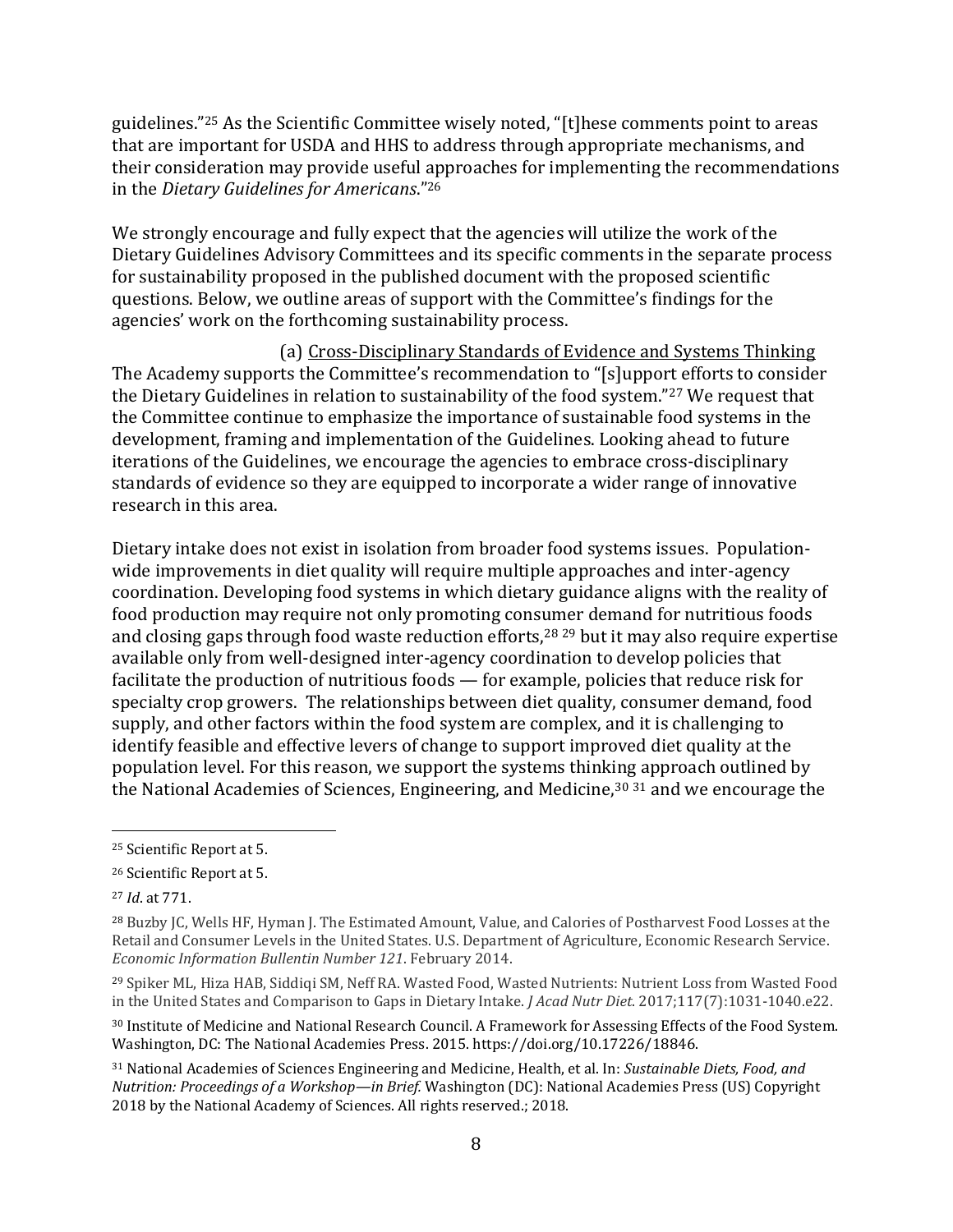agencies to consider the potential of sustainable food systems to support healthy dietary intake over the long term. Additionally, we encourage agencies to consider ways that coordination between additional federal agencies may be required in order to achieve the shared goals of population health.

(b) Resource Use and Environmental Impacts of Certain Dietary Patterns A question that requires further investigation in the forthcoming iteration and in future iterations of the Dietary Guidelines is the resource use and environmental impact of specific dietary patterns. A growing body of literature increasingly points to not only potential co-benefits but also potential trade-offs between diet quality and environmental impact. <sup>32</sup> <sup>33</sup> A recent examination of global dietary guidelines suggested the 2015 Dietary Guidelines may be incompatible with food-related emission targets set by the Paris Climate Accord by over 300 percent.<sup>34</sup> Thus, dietary patterns can be viewed not only on the basis of their ability to promote health outcomes, but also on the basis of their ability to mitigate environmental impact and achieve the targets set by 197 member states outlined by the United Nations Sustainable Development Goals.

This is an area that requires cross-disciplinary collaboration in order to inform rigorous review methods. The agencies' process for assessing sustainability and nutrition issues will wish to assess the bidirectional relationship between dietary intake and environmental factors, , which will require standards for assessing evidence quality that differ from the standards used to assess diet-disease relationships. For example, when assessing the quality of research that uses life cycle assessments to quantify environmental impact, criteria such as whether a study was randomized or double-blinded may not apply and different standards are needed to judge evidence quality. This does not mean future sustainability analyses should shy away from incorporating evidence from other disciplines; rather, we reinforce the importance of collaborating with related disciplines to ensure the Dietary Guidelines can draw from a range of high-quality evidence on a multitude of factors that affect and are affected by dietary intake.

Additional relationships requiring further investigation and incorporation into future iterations of the Dietary Guidelines include the impact of climate change on nutrient content of food commodities and crop yields and, therefore, availability of consumable food calories; and the environmental impact of specific dietary patterns and food production methods. the Academy requests the agencies assess the bidirectional relationship between dietary intake and food systems that may require standards for assessing evidence quality which differ from the standards used to assess diet-disease relationships.

(c) Proposed Scientific Questions for Sustainability Process

<sup>32</sup> Nelson ME, Hamm MW, Hu FB, Abrams SA, Griffin TS. Alignment of Healthy Dietary Patterns and Environmental Sustainability: A Systematic Review. *Adv Nutr.* 2016;7(6):1005-1025.

<sup>33</sup> Reinhardt SL, Boehm R, Blackstone NT, et al. Systematic Review of Dietary Patterns and Sustainability in the United States. *Adv Nutr.* 2020;11(4):1016-1031.

<sup>34</sup> Springmann M, Spajic L, Clark MA, Poore J, Herforth A, Webb P, et al. The healthiness and sustainability of national and global food based dietary guidelines: modelling study. *British Medical Journal*. 2020;370:m2322.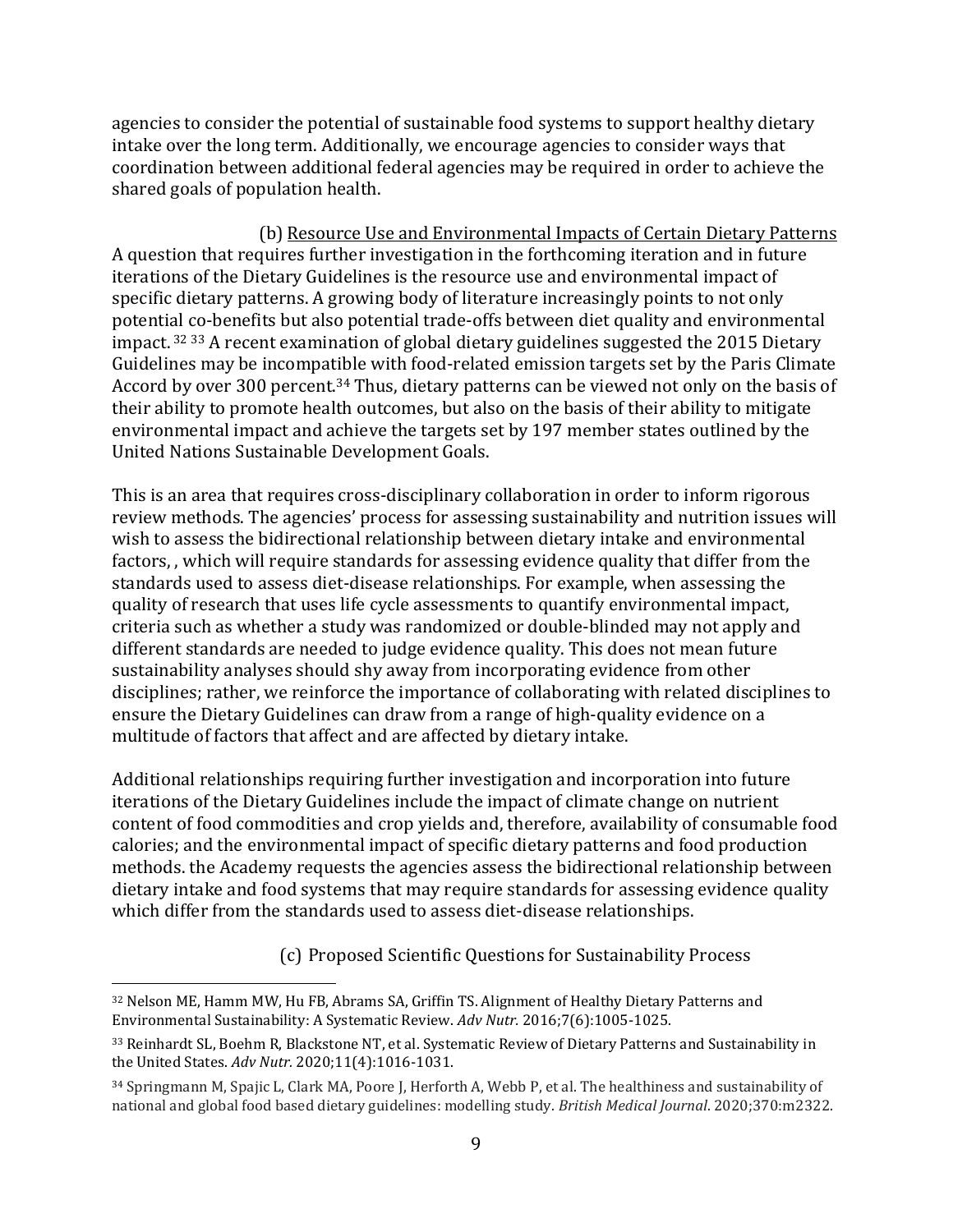The Academy respectfully offers below several proposed scientific questions for the separate process on this topic the agencies will originate as outlined in the published document. We note the questions are also relevant to food insecurity and other crosscutting issues.

- What is our nation's capacity to supply, consistently and equitably across regions, the foods recommended by the proposed dietary pattern(s), and if that supply is insufficient or inequitably distributed, what (if any) shifts in agricultural production (i.e. what is produced and how) and policy would be needed to ensure sufficient supply of the recommended foods or food groups.
- Whether U.S. households are able to afford the proposed dietary patterns and the likelihood of long-term adherence to the proposed dietary pattern(s)? In addition, the agencies should assess what, if any, geographic or demographic disparities exist in households' ability to afford adherence to such a pattern.
- If financial or geographic access to and intake of such foods is inequitable, what evidence-based programs and policies (e.g. based on experiences and experiments at the local, state and regional levels) could be tested or scaled nationally to reduce such disparities and bolster implementation of and adherence to the Guidelines.
- Evaluate the estimated economic impact (e.g. on our agricultural economy) and ecological impact of collective adherence to the Guidelines and of any shifts in production needed to better support the proposed dietary pattern(s).

# *2) Alcohol*

The agencies should similarly utilize the 2020-2025 Advisory Committee's expertise and recommendations related to alcoholic beverages detailed in its Scientific Report as the baseline for examining this high priority topic in a separate process. In addition, we encourage consideration of increased alcohol intake during the pandemic and early consumption of alcohol by nation's youth. As the Committee noted:

"The American dietary landscape has not changed appreciably in recent decades. Across the life course, it is characterized by a persistent overconsumption of total energy (i.e., calories), saturated fats, salt, added sugars, and alcoholic beverages among a high proportion of those who choose to drink."<sup>35</sup>

We align ourselves with the Committee's findings and recommendations, subject the below bulleted considerations and recommendations for the agencies to consider in the process:

• The Committee's recommendations regarding alcohol consumption appear to be based in part on certain subjective factors, such as public health concerns the subcommittee felt warranted recommended against consumption. We encourage the agencies to assess the extent to which the

<sup>35</sup> Scientific Report at 175-176 (emphasis added).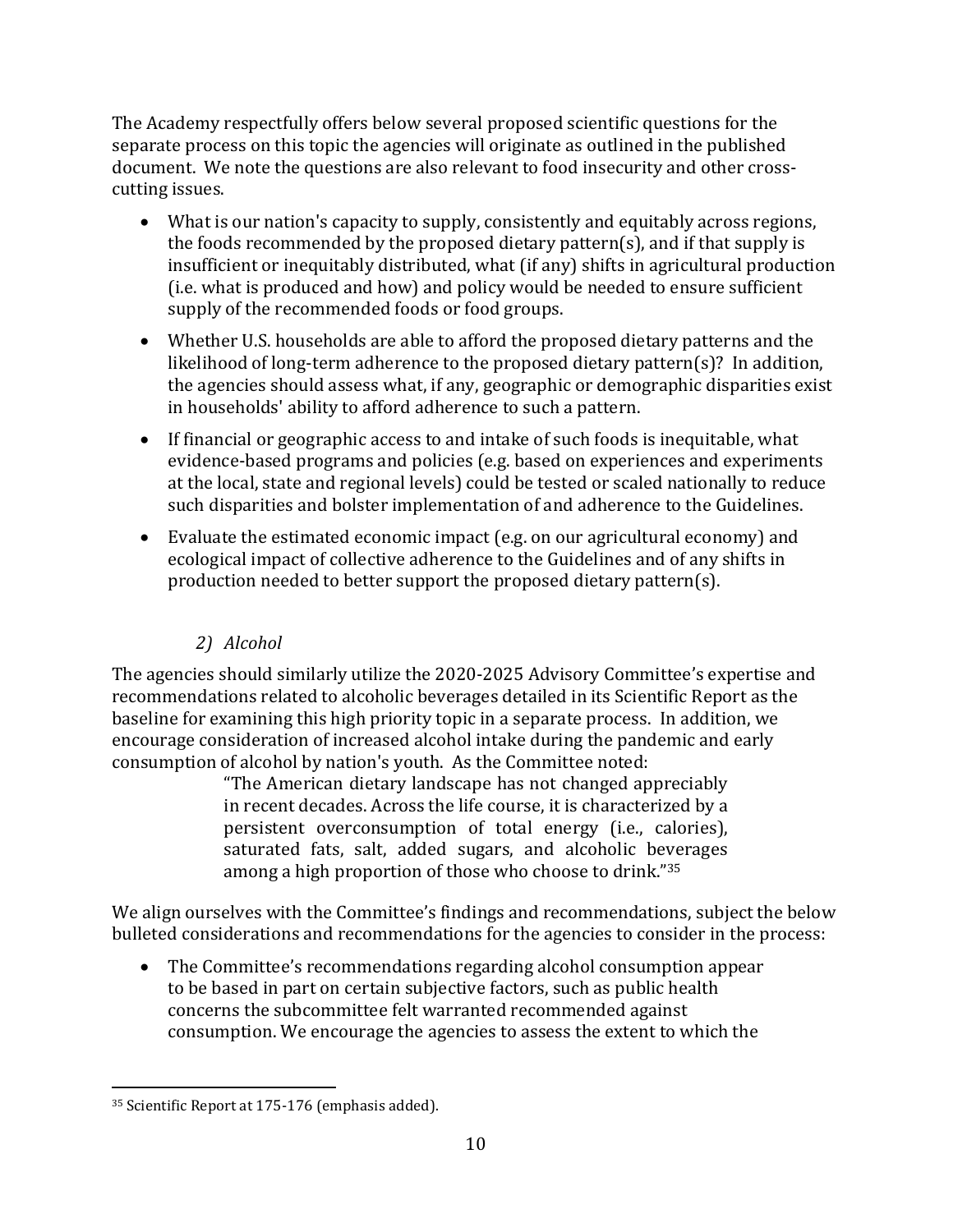preponderance of evidence actually supports a recommendation on this basis.

- As with other areas in the Dietary Guidelines, the methodology for estimating alcohol intake suffers from a lack of standardization and specificity. As noted previously, measurement should occur at multiple timepoints to ensure accurate consumption estimation.
- The Academy recommends funding additional well-designed studies on alcohol intake, and we note the Committee specifically suggests more Mendelian randomization studies that stratifies individuals based on relevant genetic variants before randomization.<sup>36</sup>
- Research is needed on alcohol consumption to understand the impacts of different amounts of different alcoholic beverages consumed as part of different patterns over the lifespan have on various health outcomes. 37,38
- Similar to problems with how human milk consumption is measured, the Committee notes there is a lack of research that fully distinguishes between different alcohol consumption patterns such as life-long 'never drinkers' versus prior drinkers who now abstain entirely. Alcohol patterning is poorly understood, with much research assessing total or average alcohol consumption rather than a more complex analysis of frequency and volume.

# **D. Effective Implementation of DGAs**

The National Academies estimated that "less than 10% of Americans actually follow the Guidelines."39 Despite the strength of the recommendations and the evidence underlying them, the Guidelines cannot meet their promise without substantially more widespread and effective implementation. Implementation science is relatively new but shows significant promise in its value, and thus we encourage the DGAC to add a new topic for improving strategies for implementation of the Guidelines in the 2025-2030 iteration.

Effective implementation likely includes tailoring of the implementation strategies to the contextual needs of a particular change effort. The Academy supports assessing the ability of various subgroups of the population to effectively implement the Guidelines in their own lives, including those with overweight and obesity, struggles with hunger and food insecurity, and other impediments—and we recognize the work of the agencies in this endeavor. Effective implementation of the DGAs also require that the Guidelines themselves recognize the functional reality that the socio-economic status of many Americans and environmental conditions greatly limit opportunities to incorporate the DGAs into one's lifestyle. We don't want to change culinary traditions, but we can introduce

<sup>36</sup> *Id.* at 795-796.

<sup>37</sup> *Id.*at 795-796.

<sup>38</sup> *Id.*at 797.

<sup>39</sup> NASEM 2 at ix.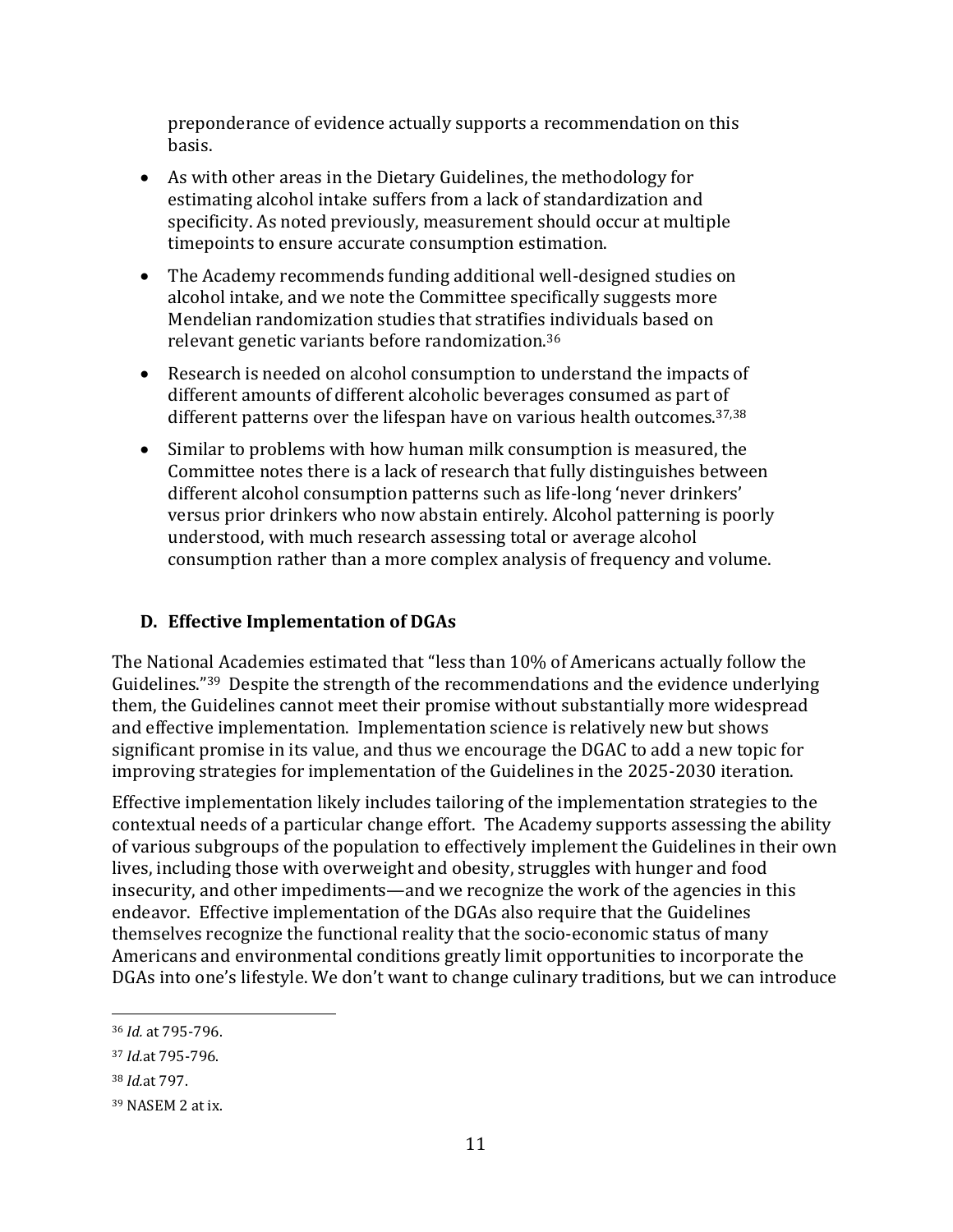healthier preparations, such as by substituting certain ingredients for others while still maintaining the inherent taste, quality, and other essential characteristics of cherished recipes. These efforts benefit from broad collaboration in the development and encouragement of culturally-tailored tools for enhancing awareness and education of best practices.

The Academy welcomes a scientific review of strategies to help best facilitate the adoption or selection of healthy dietary patterns among Americans. **We encourage the DGAC to review the extent to which successful implementation of dietary recommendations depends upon how referenced dietary patterns are interpreted by various subpopulations and the referenced diets or eating styles those subpopulations adopt. Given the preponderance of overweight, obesity and chronic disease in the U.S., we applaud the agencies' intention to ensure the Guidelines are designed to address the nutritional needs, across all life stages, of both those who are 'healthy'<sup>40</sup> and those with overweight, obesity and other diet-related chronic diseases.**

#### **E. Proposed Topics and Questions Across Life Stages**

*1) Saturated Fats, Beverages, and Added Sugars*

We support inclusion of scientific questions assessing whether saturated fats have a different relationship to risk of CVD or other disease states based on the food source of the saturated fats (*e.g.*, dairy, eggs, beef, palm, coconut, etc.) based upon empirical evidence of the health effects of the actual foods. We also encourage a review of the benefits of low-fat dairy foods as compared to regular-fat dairy foods among varying food categories (*i.e.*, cheese, yogurt, milk). We note that the 2020-2025 Advisory Committee found "[i]nsufficient evidence is available to draw a conclusion about the relationship between the type of milk (*i.e.*, milk fat content, flavor) and adiposity in children," but other reputable entities who have reviewed guidelines (e.g., NASEM<sup>41</sup>) and done narrative reviews (Healthy Eating Research: *Healthy Beverage Consumption in Early Childhood*42) recommended not including flavored milk. We encourage the agencies to propose scientific questions to clarify recommendations and distinguish or harmonize any differences from other reputable bodies.

Furthermore, we appreciate that the agencies appear to propose enabling the DGAC to examine the evidence on saturated fats and CVD for everyone aged 2 or older, not merely for adults 19–64, because evidence shows atherosclerosis begins in childhood and continues beyond age 64. As in the previous iteration of the Guidelines, the DGAC should

<sup>40</sup> We note the FDA's ongoing difficulty arriving at the functional and informative definition of the term "healthy."

<sup>41</sup> National Academies of Sciences, Engineering, and Medicine 2020. Feeding Infants and Children from Birth to 24 Months: Summarizing Existing Guidance. Washington, DC: The National Academies Press. https://doi.org/10.17226/25747.

<sup>42</sup> Healthy Eating Research. Consensus Statement: Healthy Beverage Consumption in Early Childhood: Recommendations from Key National Health and Nutrition Organizations. September 2019. [https://healthyeatingresearch.org/wp-content/uploads/2019/09/HER-HealthyBeverage-](https://healthyeatingresearch.org/wp-content/uploads/2019/09/HER-HealthyBeverage-ConsensusStatement.pdf)[ConsensusStatement.pdf.](https://healthyeatingresearch.org/wp-content/uploads/2019/09/HER-HealthyBeverage-ConsensusStatement.pdf)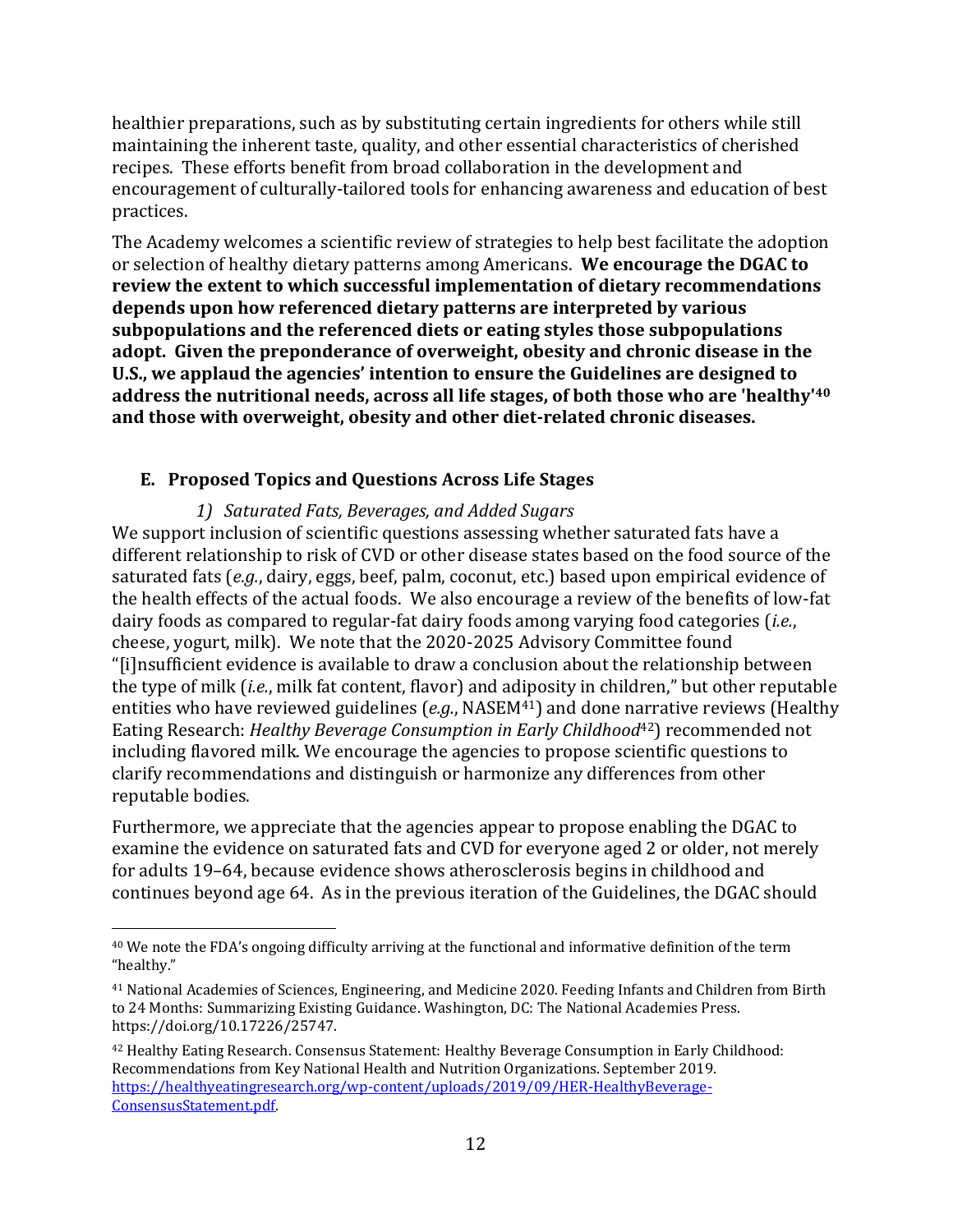consider any new evidence comparing the effects of replacing saturated fatty acids with polyunsaturated fatty acids (and monounsaturated fatty acids) on the risk of CVD with the effects of replacing carbohydrates with polyunsaturated fatty acids (and monounsaturated fatty acids) on the risk of CVD.

We also support the inclusion or proposed scientific questions examining the relationship between both (a) beverage consumption and (b) added sugars consumption during childhood, adolescence, and adulthood compared with growth, size, body composition, risk of overweight and obesity, weight loss and maintenance, and of type 2 diabetes.

# *2) Distinct Age Groupings*

There are many differences in the nutritional and dietary needs of young children and adolescents. The health needs, eating habits, physical activity levels, hormones, energy metabolism, and other characteristics differ significantly among children and maturing adolescents. For this reason, the DGA topics should be considered separately for young children and adolescents using the Tanner stages or other sufficiently helpful scale. We also recommend the consideration of phytochemicals and plant-based foods in assessing and defining dietary patterns for children and adolescents.

# *3) Feeding Styles*

The Academy strongly supports the proposed scientific questions related to "Strategies for Individuals and Families Related to Diet Quality & Weight Management."

The period of time from birth to age two represents a highly sensitive period of time for children to learn to accept and like healthy food.<sup>43</sup> Thus, we support the proposed scientific questions examining the relationship between parental and caregiver feeding practices during childhood and adolescence and responsive feeding practices on growth, size, body composition, and risk of overweight and obesity and consuming a dietary pattern that is more aligned with the Dietary Guidelines for Americans. We also suggest specific consideration of those relationships on cognitive development and short- and longterm health.

With regards to complementary eating, the Academy encourages the agencies to consider these practice recommendations through a diversity and health equity lens, with specific consideration to food allergens and the introduction of foods in Hispanic and Latino communities. In addition, we encourage specific consideration of relationship between high protein intake and the risk of obesity.<sup>44</sup> Finally, we note the importance of continuing research around the timing of introduction of complementary foods, nutrition, and

<sup>43</sup> Pérez-Escamilla R, Segura-Pérez S, Lott M, on behalf of the RWJF HER Expert Panel on Best Practices for Promoting Healthy Nutrition, Feeding Patterns, and Weight Status for Infants and Toddlers from Birth to 24 Months. Feeding Guidelines for Infants and Young Toddlers: A Responsive Parenting Approach. Durham, NC: Healthy Eating Research, 2017. Available at http://healthyeatingresearch.org.

<sup>44</sup> *See, e.g.*, Berthold Koletzko, Hans Demmelmair, Veit Grote, Christine Prell, Martina Weber, High protein intake in young children and increased weight gain and obesity risk, *The American Journal of Clinical Nutrition*, Volume 103, Issue 2, February 2016, Pages 303–304, <https://doi.org/10.3945/ajcn.115.128009>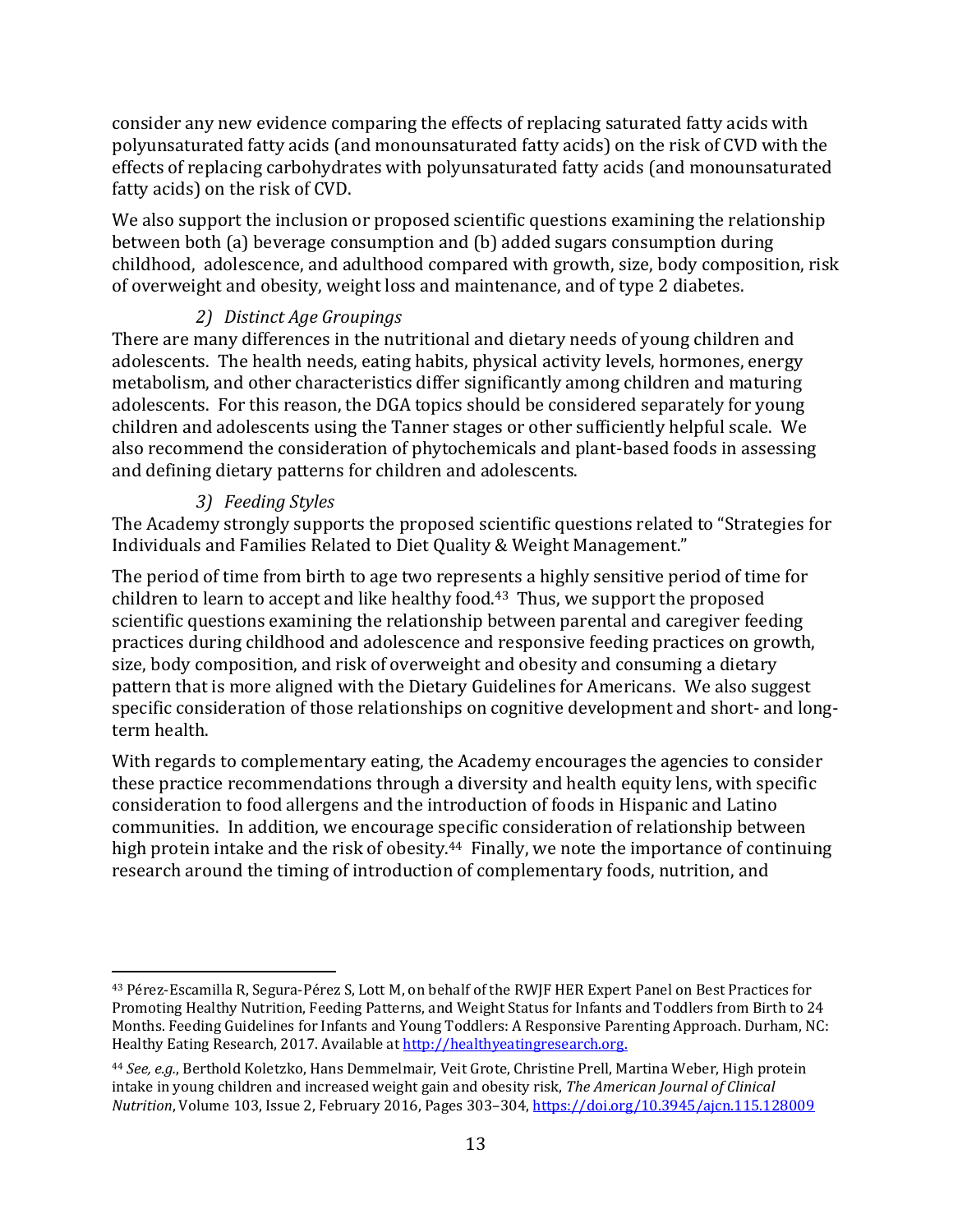breastfeeding on a child's development—and viewing that research through a health equity and diversity lens.<sup>45</sup>

The Academy also supports the proposal to examine more long-term health outcomes, including whether there is a relationship "between [1] timing of eating occasions (*e.g*., eating breakfast, limiting eating late in the day, snacking, intermittent fasting, timerestricted eating") or religious/holiday centered fasting such as Ramadan or Lent and (2) growth, size, body composition, risk of overweight and obesity, and weight loss and maintenance and (3) consuming a dietary pattern that is more aligned with the Dietary Guidelines for Americans.

# *4) Ultra-Processed Foods*

The Academy supports the proposed inclusion of scientific questions around "the relationship between consumption of dietary patterns with varying amounts of ultraprocessed foods and growth, size, body composition, risk of overweight and obesity, and weight loss and maintenance." It is, of course, essential to define "ultra-processed" appropriately at the outset, and the Academy does not now propose such a definition.

Habitual consumption of processed foods high in sugars, saturated fats, sodium and energy may increase one's risk of developing obesity, which exacerbates into metabolic syndrome. These foods are nutritionally low and calorically dense. Simultaneously, research has shown these foods are addictive and were manufactured with that knowledge. This creates a positive feedback loop between consuming these foods and eating past caloric needs – leading to weight gain. Physiological factors that contribute to this feedback loop—such as eating foods that are hyper concentrated in either sugars, saturated fats, sodium, energy, or any combination thereof—release serotonin and dopamine. The loop continues as these "happy" hormones leads the brain to associate these foods as a happy experience that can be reexperienced simply by eating even more of these foods.

We look forward to working with the agencies and other stakeholders to identify and consider the specific factors necessary for any definition to be both functional and scientifically relevant. What process, quantity, ingredient, or combination thereof distinguishes "ultra-processed" food from something nearly identical that is only "very, very processed"? Americans often equate "junk food" with "ultra-processed food." What are the differentiating factors? Will other existing federal definitions of "processing" inform the definition?

The Academy previously noted the need to better clarify definitions for "lean meat," "processed meat," and "appropriate dairy." It also is important to reiterate definitional issues and associated research limitations identified by the Committee that the agencies

<sup>45</sup> *See., e.g.*, Signe Bruun, Susanne Buhl, Steffen Husby, Lotte Neergaard Jacobsen, Kim F. Michaelsen, Jan Sørensen, and Gitte Zachariassen.Breastfeeding Medicine.Nov 2017.554- 56[0.http://doi.org/10.1089/bfm.2017.0054](https://doi.org/10.1089/bfm.2017.0054)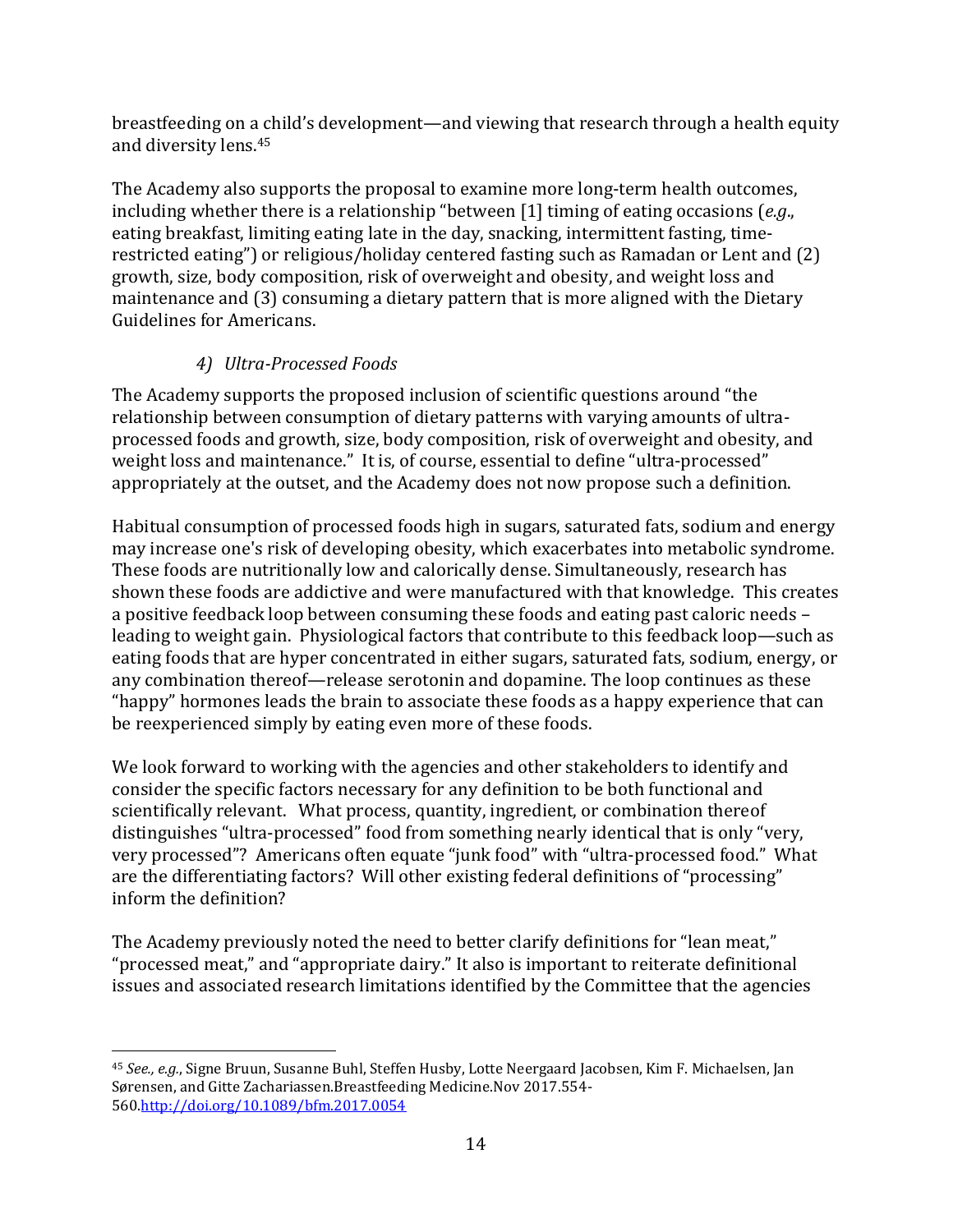should be aware of as they utilize specific terminology in the final Guidelines. Specifically:

"In identifying the dietary components, the Committee used the terminology in the papers evaluated and **a limitation is that terms such as lean meat, red meat, processed meat were not always defined clearly or differentiated from each other.** This type of specification is important for future work on dietary patterns."<sup>46</sup>

In translating this scientific report into guidelines for the public we encourage a focus on food groups and food sources with recognition that the fatty acid profile of various food sources of saturated fat, as well as the overall nutrient composition, can be rather different. For instance, contrast lean red meat with high-fat processed meats; or contrast full-fat dairy products with tropical oils; or contrast natural foods with (well-defined) processed foods. Noting the use of a new term "ultra-processed" may introduce additional complexity and confusion, the Academy recommends that the Guidelines more clearly distinguish between (1) healthy food patterns that include nutrient-dense foods, such as milk<sup>47</sup> or meat, "that are lean or low in solid fats and do not have added solid fats, sugars, starches, or sodium" and (2) highly-processed foods or foods with added sugars or sodium or are fried or otherwise prepared in a manner that adds significant saturated fats. As described in the Scientific Report, "The most nutrient-dense forms of foods are those *prepared* with the lowest amounts of sodium, saturated fat, and added sugars."<sup>48</sup> **Substituting foods prepared with saturated fats with foods prepared with polyunsaturated fat is an important strategy for lowering risk of cardiovascular disease.** 

In addition, and recognizing associated benefits, we note there are complications arising from the Committee's exclusion of dietary patterns based on nutrients, which might offer opportunities to help us to compare and replicate study findings even where there are variations in foods and beverages due to culture and region.

### **F. Conclusion**

The Academy sincerely appreciates the opportunity to respond to the agencies' request for comments on proposed scientific questions, and we would welcome the opportunity to discuss the above issues and suggestions with the agencies in the future. Please contact either Jeanne Blankenship by telephone at 312-899-1730 or by email at jblankenship@eatright.org or Pepin Tuma by telephone at 202-775-8277 ext. 6001 or by email at ptuma@eatright.org with any questions or requests for additional information. Sincerely,

<sup>46</sup> Scientific Report at 511 (emphasis added).

<sup>47</sup> *Id*. at 630.

<sup>48</sup> *Id*. at 62.